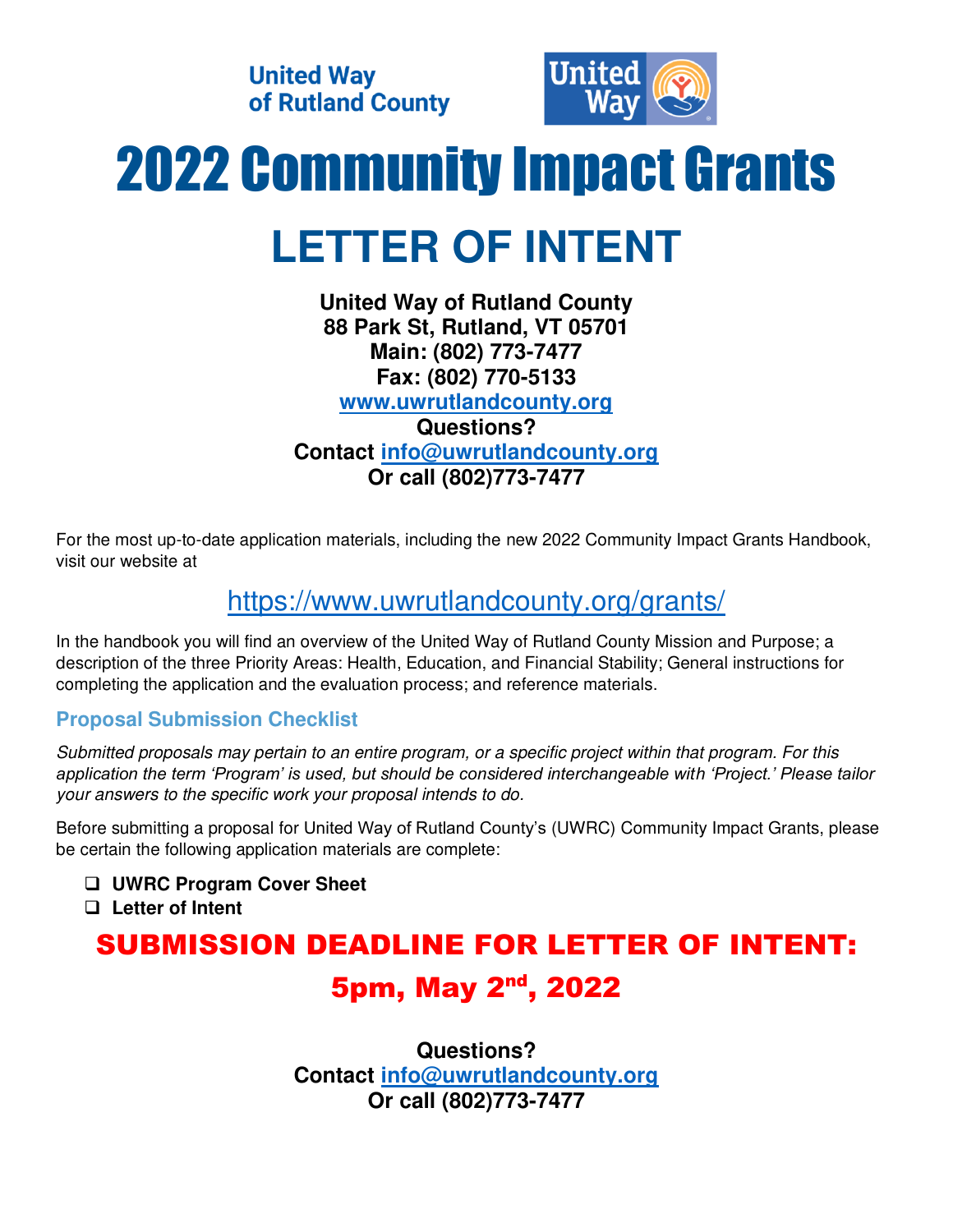

#### **This form is also available as a Google Form at:**

# **<https://forms.gle/NSSQX9QhmZzpq8np8>**

We recommend reviewing the full form below and collecting the information needed prior to beginning the Google form. You must fill and submit the entire Google form in one session (you cannot save a partially completed form to finish at a later time).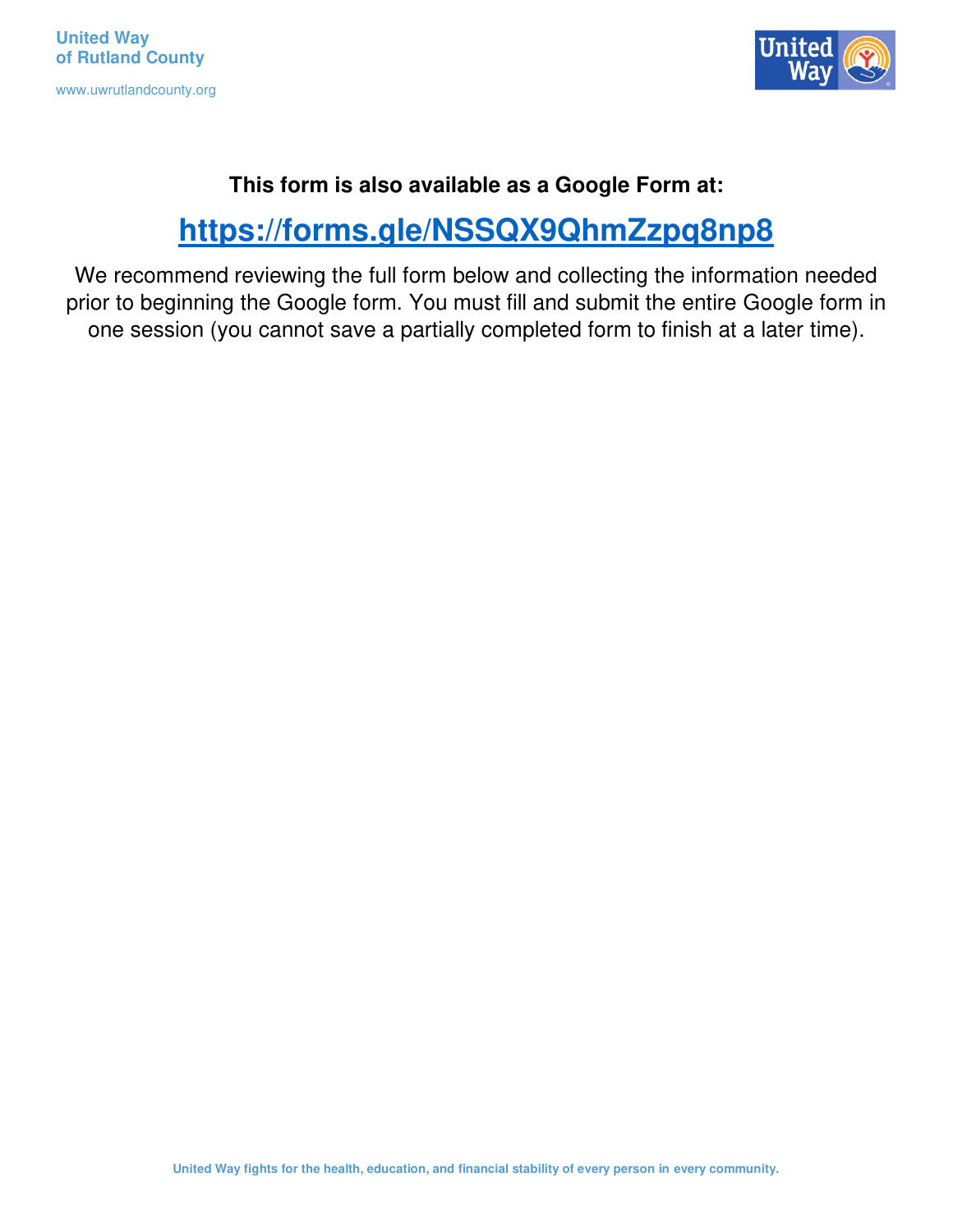Un

www.uwrutlandcounty.org

## **UWRC Program Cover Sheet**

| <b>Program Information</b>                    |                        |                     |  |  |  |  |
|-----------------------------------------------|------------------------|---------------------|--|--|--|--|
| Name of the Program (or Project):             |                        |                     |  |  |  |  |
|                                               |                        |                     |  |  |  |  |
| Grant type                                    | $\Box$ Full (> \$3000) | □ Mini (< $$3000$ ) |  |  |  |  |
| Name of the<br>Organization                   |                        |                     |  |  |  |  |
| Fiscal Agent (if<br>applicable)               |                        |                     |  |  |  |  |
| Program contact<br>person & title/role        |                        |                     |  |  |  |  |
| <b>Phone Number</b>                           |                        |                     |  |  |  |  |
| Email                                         |                        |                     |  |  |  |  |
| <b>Organization Mailing</b><br><b>Address</b> |                        |                     |  |  |  |  |

| <b>Program Details</b>                                                        |  |  |  |  |
|-------------------------------------------------------------------------------|--|--|--|--|
| Brief Description of the program                                              |  |  |  |  |
| Overview of the program activities and intended outcomes (100 words or less): |  |  |  |  |
|                                                                               |  |  |  |  |
|                                                                               |  |  |  |  |
|                                                                               |  |  |  |  |
|                                                                               |  |  |  |  |
|                                                                               |  |  |  |  |
|                                                                               |  |  |  |  |
|                                                                               |  |  |  |  |

| <b>Total Program Cost</b> |  | <b>Amount of Funding by UWRC</b> |  |
|---------------------------|--|----------------------------------|--|
| Total   \$                |  | Total                            |  |